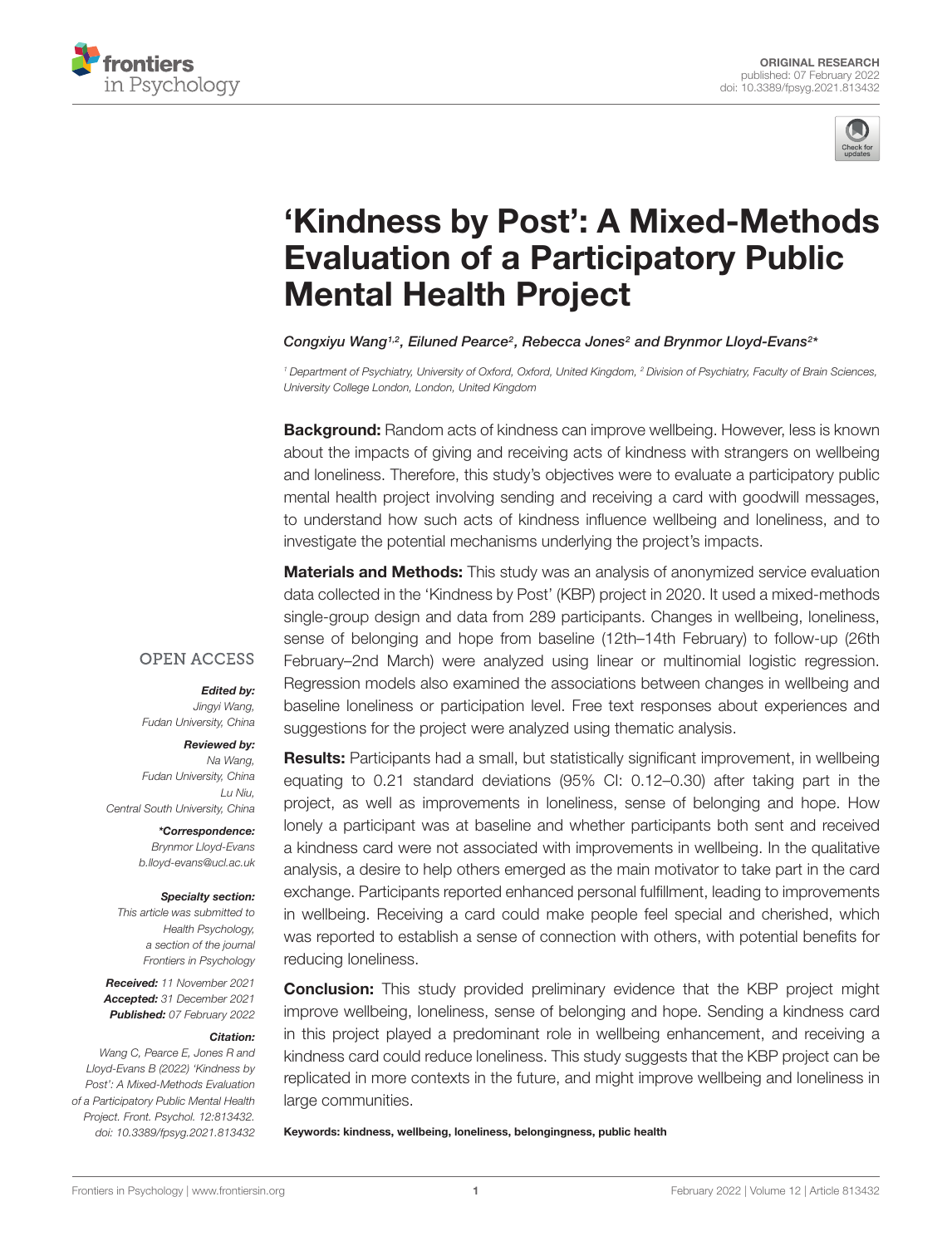# **INTRODUCTION**

This paper reports a mixed methods evaluation of an innovative participatory public health program: the Kindness by Post (KBP) project, in which participants send and receive cards with a message of kindness from another participant. KBP aims to enhance wellbeing and social connection and reduce feelings of loneliness for those taking part.

Improving wellbeing and reducing loneliness are important ways to improve public mental health. Wellbeing, which comprises both positive affective experiences [\(Ryan and Deci,](#page-12-0) [2001,](#page-12-0) p. 143, 144) and positive psychological functioning [\(Ryff,](#page-12-1) [1989,](#page-12-1) p. 1077), is protective against developing depression [\(Wood and Joseph,](#page-12-2) [2010\)](#page-12-2) and associated with a range of positive health [\(Ryff,](#page-12-3) [2014\)](#page-12-3) and social outcomes [\(Lyubomirsky et al.,](#page-11-0) [2005a,](#page-11-0) p. 39).

Loneliness, defined as a subjective negative emotional state that arises from a discrepancy between someone's desired and actual social relationships [\(Perlman and Peplau,](#page-11-1) [1981,](#page-11-1) p. 39; [de Jong-Gierveld,](#page-11-2) [1998;](#page-11-2) [Valtorta and Hanratty,](#page-12-4) [2012,](#page-12-4) p. 518), involves intimate, relational and collective dimensions [\(Cacioppo](#page-11-3) [et al.,](#page-11-3) [2015\)](#page-11-3). Like wellbeing, loneliness also predicts a range of mental and physical health outcomes [\(Cacioppo and Hawkley,](#page-11-4) [2003;](#page-11-4) [Murberg,](#page-11-5) [2004;](#page-11-5) [Hawkley and Cacioppo,](#page-11-6) [2010,](#page-11-6) p. 219; [Wang et al.,](#page-12-5) [2018,](#page-12-5) p. 11), including depression [\(Lee et al.,](#page-11-7) [2021\)](#page-11-7). Loneliness may also make people perceive themselves as having poor social skills, which leads to low self-esteem [\(Cacioppo et al.,](#page-11-8) [2000\)](#page-11-8), which may consequently decrease wellbeing [\(Apaolaza et al.,](#page-11-9) [2013,](#page-11-9) p. 5).

Therefore, interventions which can enhance wellbeing and prevent or reduce loneliness are of high interest to help individuals and reduce the burden on public health. Psychological interventions have been developed to improve wellbeing [\(Weiss](#page-12-6) [et al.,](#page-12-6) [2016\)](#page-12-6) and which show promise for reducing loneliness [\(Masi et al.,](#page-11-10) [2011\)](#page-11-10). However, most psychological interventions require support from expert clinicians, which is expensive and might not be accessible to all people. Less costly, scalable ways of supporting people to enhance their own wellbeing and address loneliness are also desirable.

Giving kindness, receiving kindness and creative activities (three elements of the KBP project evaluated in our study) have all been shown to improve wellbeing. Performing kind acts, such as holding a door for another, greeting strangers or helping others with academic work, has been found to improve wellbeing [\(Otake et al.,](#page-11-11) [2006;](#page-11-11) [Layous et al.,](#page-11-12) [2013,](#page-11-12) p. 1299; [Ouweneel](#page-11-13) [et al.,](#page-11-13) [2014;](#page-11-13) [Layous et al.,](#page-11-14) [2017;](#page-11-14) [Curry et al.,](#page-11-15) [2018,](#page-11-15) p. 4; [Kaffke,](#page-11-16) [2018\)](#page-11-16). It is suggested that kind behaviors that are courteous or altruistic may help people recognize their abilities to help others, which cultivates positive feelings to themselves [\(Lyubomirsky](#page-11-17) [et al.,](#page-11-17) [2005b\)](#page-11-17). Consequently, positive experiences may promote positive emotions in the long term, leading to a higher level of wellbeing [\(Pressman et al.,](#page-12-7) [2015\)](#page-12-7). As well as the person performing the kind act, people who receive kindness could also have improved wellbeing. People who received kindness have been found to show higher levels of smiling expressions, which reflected more sincere joy, compared to those who did not interact with people performing kind acts [\(Pressman et al.,](#page-12-7) [2015\)](#page-12-7). A thematic analysis found that receiving kindness was reported to increase wellbeing beyond experiencing pleasure but also selfconfidence, self-actualization and sense of mastery [\(Filep et al.,](#page-11-18) [2017\)](#page-11-18). In addition to enhancing wellbeing, acts of kindness may also connect the giver and receiver because the receiver may feel acknowledged and valued by the giver. Furthermore, engaging in something new such as doing creative work is also encouraged as a way to improve wellbeing. [Conner et al.](#page-11-19) [\(2018\)](#page-11-19) demonstrated that people who had done more creative activities (e.g., artistic ones) or developed original ideas reported a higher level of daily flourishing. Therefore, creative acts may help to achieve a positive mood and improve wellbeing, particularly if these acts also provide an opportunity to give and receive kindness.

If kind acts can enhance people's wellbeing, it is worthwhile organizing such kindness activities into more extensive and comprehensive programs in the general population [\(Sin and](#page-12-8) [Lyubomirsky,](#page-12-8) [2009\)](#page-12-8). Previous research has only demonstrated an overall small positive effect size of kindness acts on primarily the actors [\(Curry et al.,](#page-11-15) [2018,](#page-11-15) p. 19), and there is limited evidence showing the psychological impacts on receiving kindness from strangers. There is a lack of evidence regarding the effects of kindness programs where people both perform kind acts to strangers and receive kindness from strangers, and whether this mutuality leads to bigger impacts on wellbeing and loneliness than only giving or receiving kindness. Importantly too, although there is growing evidence suggesting that kindness to strangers leads to wellbeing promotion [\(Dunn et al.,](#page-11-20) [2008\)](#page-11-20), there is still insufficient understanding about the potential mechanisms underlying the relationships between kind acts toward strangers and enhancement of people's wellbeing. Therefore, it is essential to further investigate the experiences of kind acts for improving wellbeing. Furthermore, kindness behaviors can provide social support in which people encounter social interactions. [Cacioppo](#page-11-3) [et al.](#page-11-3) [\(2015\)](#page-11-3) noted that actions that provide mutual social support and increase social interactions with others could reduce loneliness. Concerning the strong associations between loneliness and wellbeing [\(Houghton et al.,](#page-11-21) [2016;](#page-11-21) [Emerson et al.,](#page-11-22) [2020\)](#page-11-22), it is also worth determining whether simple kindness behaviors could build connectedness between individuals, which may be an effective means to reduce loneliness.

This study will add to the developing evidence base regarding acts of kindness to and from strangers in promoting wellbeing and reducing loneliness. It aims to examine the effectiveness of a brief, self-administrated kindness program that was organized among the general population. The public health program 'KBP' is run nationally online across the UK by the Mental Health Collective (MHC), a non-profit community interest company. In the KBP project, participants send a handmade or bought card that includes kind messages to a randomly allocated stranger, and receive a similar card from a different randomly allocated stranger, who is likely to be a different person. It has been used in a variety of social contexts, including for new students at university, for the public during the COVID-19 lockdown, and

**Abbreviations:** KBP, Kindness by Post; GBV, Great British Valentines; SWEMWBS, Short Warwick-Edinburgh Mental Wellbeing Scale; UCLA, University of California at Los Angeles; GBS, General Belongingness Scale; UCL, University College London.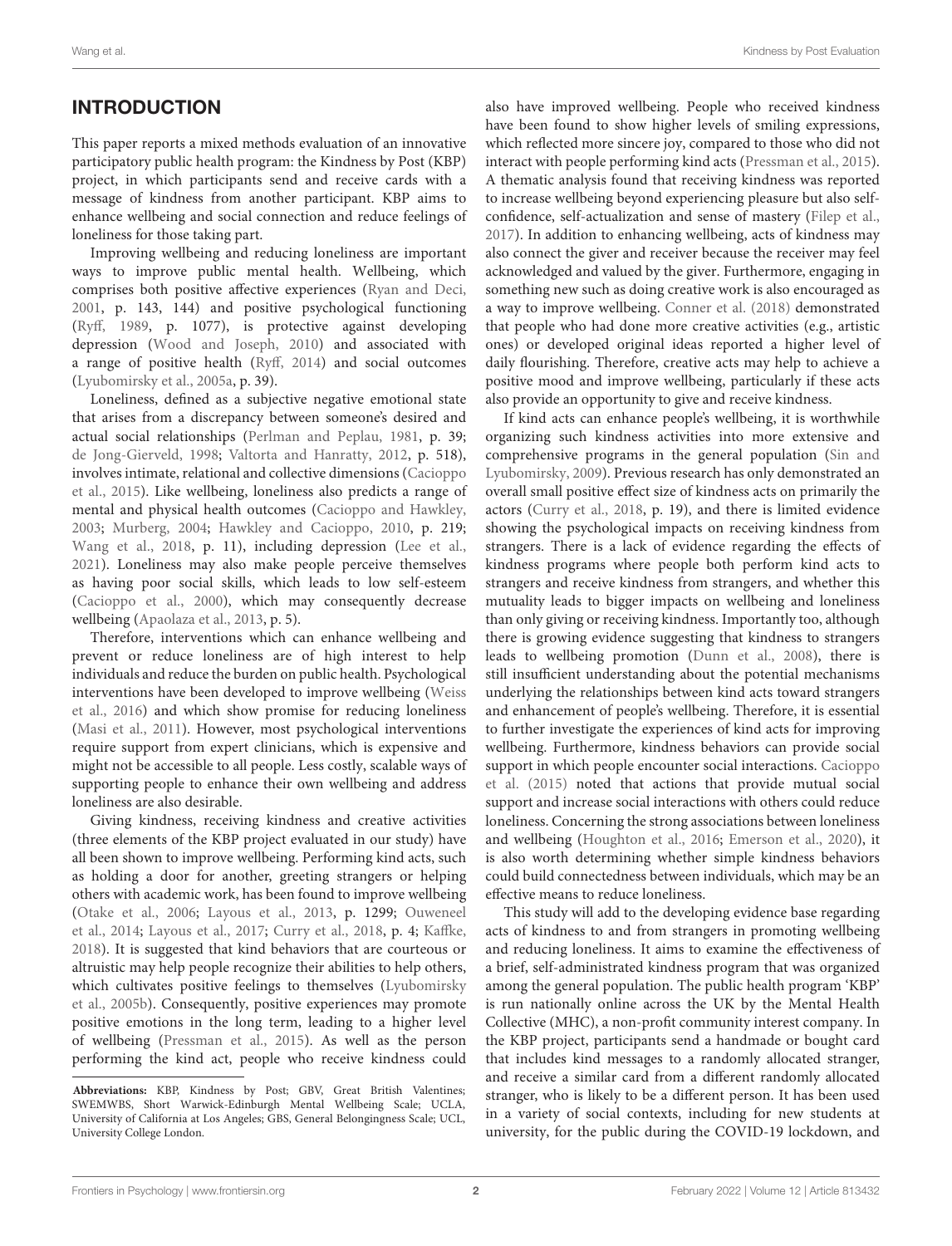for people observing Ramadan. This study used data collected in a card exchange for Valentine's Day in 2020—the 'Great British Valentine' (GBV). The exchange sought to help participants at a time which may be difficult for many, as people without a partner or in a troubled romantic relationship may experience low mood or loneliness during the Valentine's Day period [\(Otnes](#page-11-23) [et al.,](#page-11-23) [1994\)](#page-11-23). The KBP project mobilizes several mechanisms for improving wellbeing, discussed above. First, it involves an act of kindness to a stranger, which has an established evidence base for improving wellbeing. Second, in contrast to most random acts of kindness projects, KBP also has a reciprocal element of giving and receiving, which may increase connections with others. Third, the creative element of card-making and kind message-writing in KBP may also be helpful for wellbeing promotion. As an inexpensive, potentially highly scalable program, it is therefore of substantial interest to evaluate the KBP project and understand how it is experienced by participants.

Mixed methods, combining quantitative and qualitative approaches, were used to evaluate the KBP project. There are two main research questions in the quantitative analysis: (1) What are the impacts of taking part in the KBP project on participants' wellbeing, loneliness, hope and sense of belongingness; and (2) whether baseline loneliness, the extent of participation in the card exchange and age relate to wellbeing changes? Our primary hypothesis is that participants would have an increase in wellbeing, measured by the Short Warwick-Edinburgh Mental Wellbeing Scale (SWEMWBS) [\(Stewart-Brown et al.,](#page-12-9) [2009\)](#page-12-9), from baseline to follow-up after taking part in the KBP project. Regarding secondary outcomes, we hypothesize that participants' scores on measures of loneliness, hope and belongingness will improve from baseline to follow-up following the card exchange. Additionally, it is hypothesized that people with lower baseline loneliness scores would have more improvements in wellbeing at follow-up. It is also predicted that people who both sent and received a card would have more improvements in wellbeing compared to those who partially took part in the program (who only gave or only received a card). Lastly, the KBP is predicted to be equally effective across all age groups.

We will use qualitative analysis of participants' free texts online comments to explore their experience of this program, its perceived benefits and the potential mechanisms by which any perceived effects may have been achieved.

# MATERIALS AND METHODS

# Study Design and Setting

The current study reports an analysis using anonymized data collected by the KBP program organizers in the 2020 GBV card exchange. The research comprises a cohort study, employing a within-subject design.

# **Participants**

All participants in GBV who completed pre- and post-outcome measures were included in this study. To take part in GBV, people had to be aged 16 years or above with a postal address in the United Kingdom; there were no other exclusion criteria. Participants were required to sign up for GBV online. Consistent with our ethical approval, the current study only used the data from the adult participants, aged 18 or above.

# Ethical Approvals

The study was approved by the UCL Research Ethics Committee on 9th July 2020 (REC reference 18307/001).

# Procedure

The GBV card exchange was broadly advertised in newspapers, broadcast, and social media. People who were interested in this project could sign up on the MHC website. Participants registered to take part were first invited to complete the 'Before questionnaire' online. They were informed that the data could be shared with external organizations anonymously for research purposes. People gave their consent to this by proceeding with the questionnaire. The baseline data collection was conducted from the 12th of January to the 14th of February 2020. One week before Valentine's Day, each participant was asked to send a homemade card or letter with goodwill messages to a stranger who was randomly allocated by a computer algorithm. The stranger's postal address and instructions regarding how to send a card were sent to the participant's account. In return, each participant would receive a card from another stranger during the week of Valentine's Day. If participants had not received a card, there was a back-up system that allowed participants to ask the program organizers to arrange for a 'replacement' card from a volunteer. Participants were informed that there was no guarantee of receiving a card because the sending process from the stranger was completely voluntary, and not receiving a card was nothing personal. Participants could withdraw from the project at any time they wished. After the card exchange, participants were contacted again by email on the 26th February and invited to complete the online 'After Questionnaire.' They were reminded again about their anonymized data being shared and that they could give their consent by completing the questionnaire. Participants were sent a second reminder by email if they did not respond to the questionnaires. The follow-up data collection was closed on the 2nd March 2020. Participants responding outside the data collection windows were excluded from the analysis.

# **Measures**

At baseline and follow-up, participants completed online selfreport measures of:

- Wellbeing, using the 7-item Short Warwick-Edinburgh Mental Wellbeing Scale (SWEMWBS) [\(Stewart-Brown](#page-12-9) [et al.,](#page-12-9) [2009\)](#page-12-9);
- Loneliness, using the 3-item University of California at Los Angeles (UCLA) Loneliness Scale version-3 [\(Russell,](#page-12-10) [1996\)](#page-12-10);
- Belongingness, using four items drawn from the General Belongingness Scale (GBS) [\(Malone et al.,](#page-11-24) [2012\)](#page-11-24);
- Hope, using a single item from the Beck Depression Inventory [\(Beck et al.,](#page-11-25) [1996\)](#page-11-25).

Participants reported their gender, ethnicity and age group at baseline. They reported whether or not they had sent and had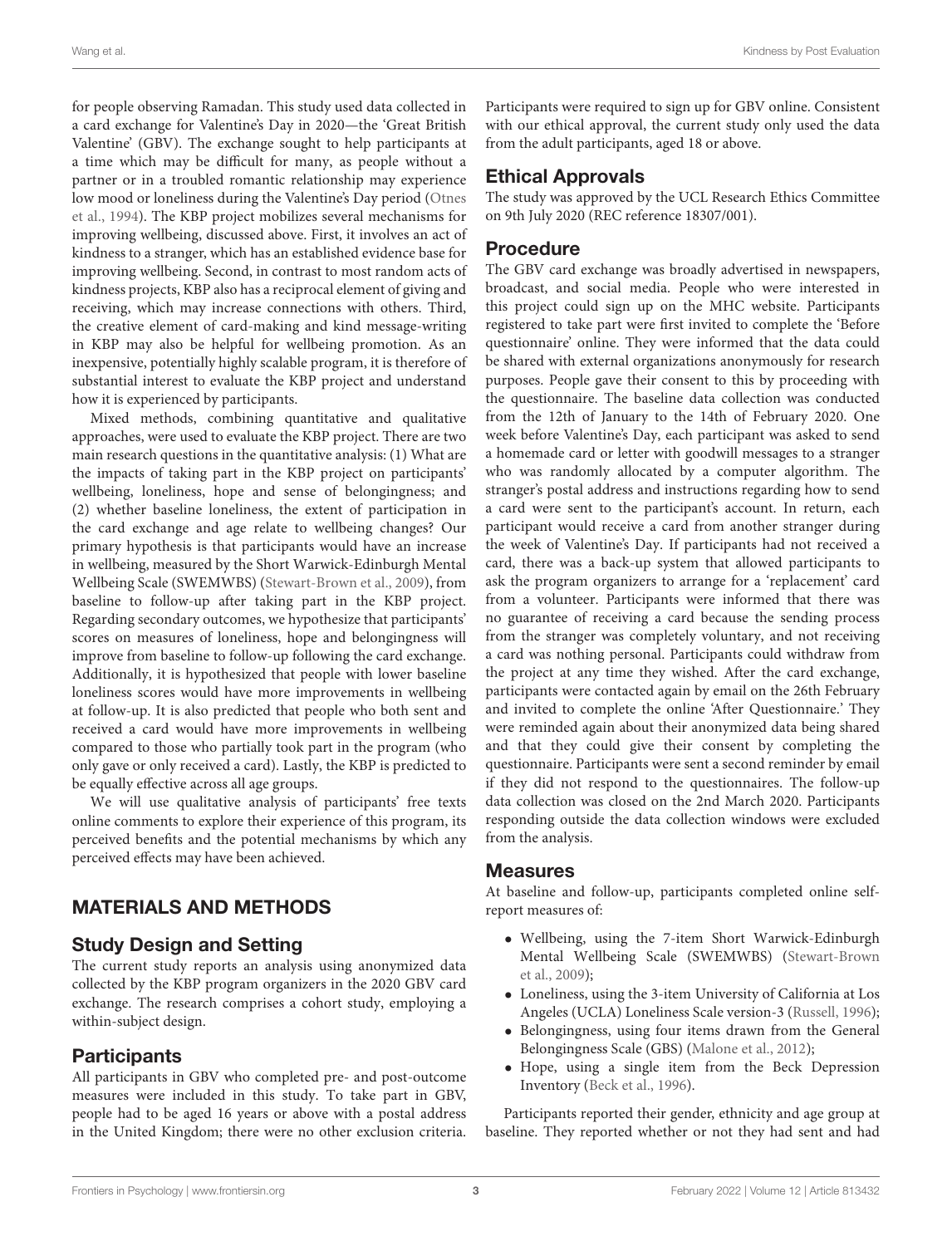received a card and provided brief free-text feedback about their experiences of the project at follow-up. There were four questions covering the specific sending or receiving experiences as well as their overall impressions and suggestions for the project. Further information regarding the study measures and how they were scored is provided in **[Supplementary Material 1](#page-10-0)**.

All data were downloaded into a Microsoft Excel file by KBP staff. Free-text data were checked to remove any personally identifying information, such as names. Multiple and duplicate responses from the same person were identified by checking the sources such as email addresses of the responses. For participants who completed the measures more than once at the same timepoint in either before- or after-questionnaires, all their responses were removed, unless the responses at the same timepoint were identical, then one of the responses was saved. An anonymized dataset was thus produced, containing no personal identifiers or codes that could be used to link the data back to identifiable individuals. This anonymized dataset was then shared with the researcher at UCL through the secure UCL Dropbox system.

### Quantitative Analysis

We summarize demographic characteristics of the sample as well as baseline and follow up measures of wellbeing, loneliness, sense of belonging and hope using descriptive statistics. To explore how representative our sample was of GBV participants, we compared participants who had completed both before and after questionnaires with those who had only completed the before questionnaire using linear regression and chi squared tests.

We used Pearson's and Spearman's rank correlation tests to check that our four outcome measures of wellbeing, loneliness, sense of belonging and hope were not collinear to each other at baseline: i.e., that they were measuring distinct, different concepts, and that it is therefore of interest to treat and report them all as separate outcomes in our paper. We used an established threshold of  $|r| < 0.7$  [\(Dormann et al.,](#page-11-26) [2013\)](#page-11-26) as evidence that measures were not collinear.

We calculated standardized scores for wellbeing, loneliness and sense of belonging at baseline and follow up, standardized by the mean and standard deviation of the measure at baseline. For each participant, we calculated changes in wellbeing, loneliness and sense of belonging from baseline to follow up for scores on both original and standardized scales as outcomes for the analysis. Change in hope was recategorized into three groups (negative change, no change, and positive change). A new binary variable was generated based on the sending and receiving experiences of the participant to represent the level of participation in the program (full vs. partial; see **[Supplementary Material 1](#page-10-0)**).

For Research Question 1, we estimated change in wellbeing, loneliness and sense of belonging from baseline to follow up using separate linear regression models, without adjustment for any covariates. Results are presented on both the original measurement scale and as standardized effect sizes. We used multinomial logistic regression to examine whether there was any improvement in hope after taking part in the program.

To explore whether the program's effectiveness was associated with either baseline loneliness or full vs. partial participation for Research Question 2, we fitted separate univariable linear regression models with change in wellbeing as the outcome and baseline loneliness and participation level respectively as the single explanatory variable. In order to see whether changes in wellbeing differ across age groups, we conducted a univariable linear regression model with change in wellbeing as the outcome and age group as the single explanatory variable. We checked the assumptions of regression models through the construction of appropriate histograms and normal quantile plots. All analyses were performed using Stata v16.

# Qualitative Analysis

The current study uses the standards for reporting qualitative research (SRQR) to report the qualitative analysis [\(O'Brien](#page-11-27) [et al.,](#page-11-27) [2014\)](#page-11-27). This study used a thematic analysis to capture the pattern of the meaning of the experiences and feedback reflected by the participants. The qualitative analysis processes were guided by the thematic approach developed by [Braun and](#page-11-28) [Clarke](#page-11-28) [\(2012\)](#page-11-28). There were 388 participants who completed the after-questionnaire, which contained the free-text responses, and the current analysis used the transcripts of the 289 participants who completed both before- and after- questionnaires (see **[Figure 1](#page-4-0)**). However, the other 99 transcripts were also checked once a coding frame had been developed to determine whether there were any additional novel and distinctive codes generated. The qualitative transcripts were analyzed using NVivo software version 12.

### Unit of Analysis

All free-text comments to the four questions were merged as an individual transcript for each participant. All 289 participant transcripts were analyzed.

### Researcher Characteristics and Reflexivity

The lead researcher (CW), who had the main role in coding the transcripts, has an academic psychology background. Her personal experience of loneliness and lack of belongingness during time living abroad alone for several years made her interested in determining whether the KBP project made people feel more connected to another. The other two researchers involved in analysis of qualitative data are academic researchers with anthropology (EP) and social work (BL-E) backgrounds and are the Coordinator and a Co-investigator of the UKRIfunded Loneliness and Social Isolation in Mental Health Research Network, respectively. They were involved in the discussion regarding the coding framework and brought their perspectives from their own personal, professional and academic experiences to the analysis. All the researchers had participated in KBP, which helped them better understand what people reflected in the transcripts.

### Data Analysis

The current study utilized both inductive and deductive approaches. Regarding the inductive analysis, the lead researcher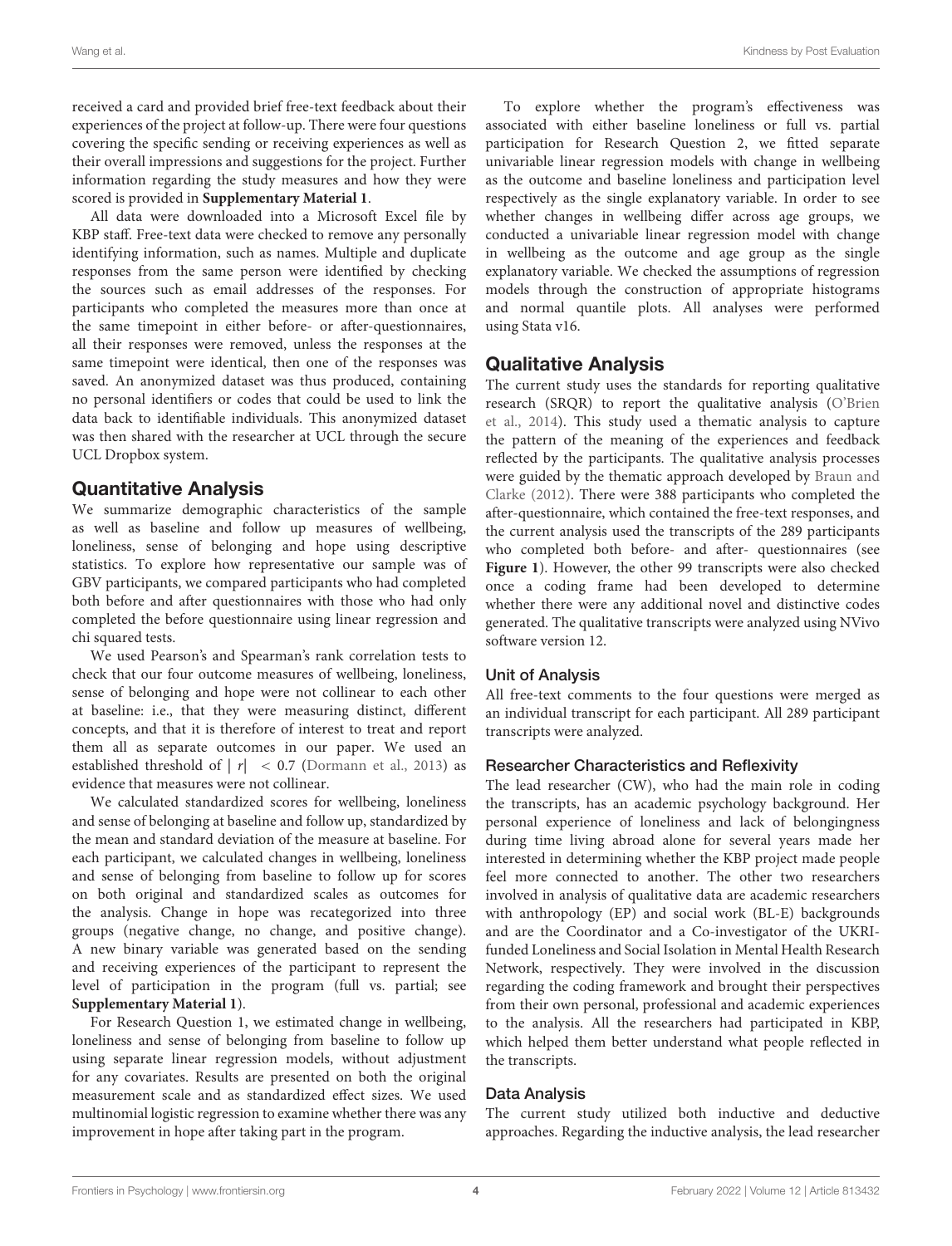

<span id="page-4-0"></span>first read through all the transcripts to become intimately familiar with the data sets' contents and made some preliminary notes on the initial insights relevant to the research questions. For deductive analysis, there were some preliminary concepts (**[Supplementary Material 2](#page-10-0)**) regarding the potential impacts of the KBP project proposed by the key stakeholder, the MHC. The

preliminary concepts were considered as codes while analyzing the qualitative data.

Codes relevant to the research questions were generated inductively and deductively based on the semantic meaning of the responses and the latent meaning or the interpretation of the contents. The codes could be modified iteratively throughout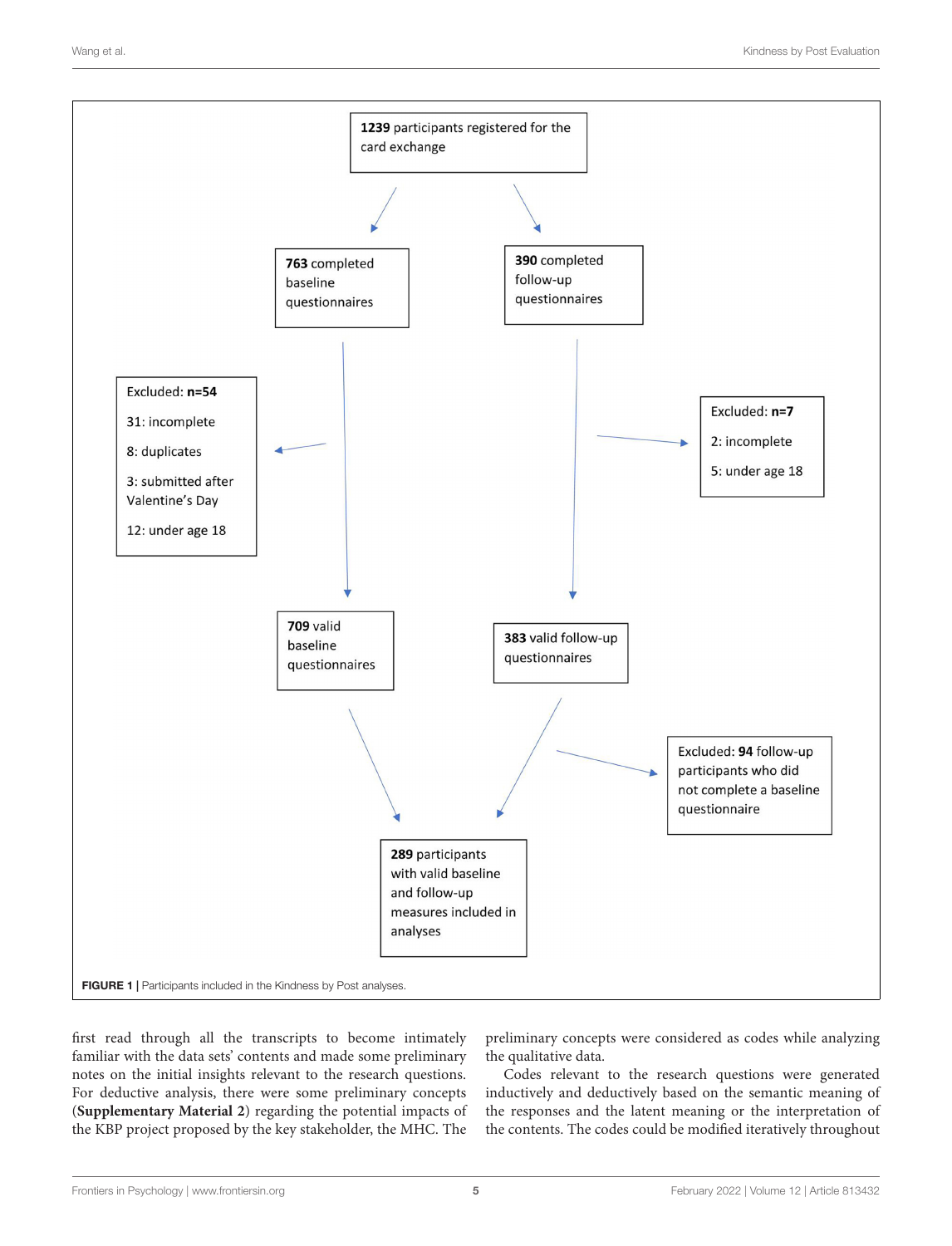the coding process to accommodate new ideas. After the codes were created, a cluster of codes sharing unifying features were combined into a higher-level subtheme or theme depending on how well it described a coherent and meaningful pattern in the data. The codes arising from the transcripts and the theme framework were discussed with other researchers to achieve a consensus, which would enhance the trustworthiness and credibility of the results. Themes concerning the research questions were reviewed and adjusted to capture better the overall tone of the entire dataset. Finally, the patterns and relationships of the themes were interpreted. The participation level (full or partial) was also added as an attribute of classification to the participants. Commonalities and variations of the themes were compared between participants in different participation groups.

# RESULTS

# Quantitative Results

There were 1239 participants who registered online to take part in the KBP card exchange, of which 709 had valid baseline measures,

and 289 had both valid baseline and follow-up measures. Details regarding the number of individuals at each stage of the project are provided in **[Figure 1](#page-4-0)**.

### Descriptive Characteristics

For the participants in our study who completed both questionnaires, most people  $(N = 254, 88%)$  were aged between 18 and 60 years, with equal numbers (44%) in the 19–40 and 41–60 categories. Most participants were female ( $N = 271, 94\%$ ) and white ( $N = 278, 96\%$ ). The mean wellbeing score for these participants was  $20.7$  (SD = 3.48) at baseline and was  $21.5$  (SD = 3.86) at follow-up. Eighty one percent  $(N = 229)$  of participants sent and received a card, and 19% ( $N = 54$ ) only sent but did not receive one. Hardly anybody  $(N = 6)$  received a card but did not send one. Compared to the people who only completed the beforequestionnaire, participants completing both questionnaires were generally older and had a lower baseline sense of belonging. There was also weak evidence that more completers were female. There was no evidence of any other differences between completers and non-completers. **[Table 1](#page-5-0)** shows

<span id="page-5-0"></span>TABLE 1 | Demographic characteristics and baseline measures of participants.

Non-completers: (N = 420) Completers: (N = 289) Difference between non-completers vs. completers

| Demographic characteristics |                               |           |          |          |  |
|-----------------------------|-------------------------------|-----------|----------|----------|--|
|                             |                               | $N(\% )$  | $N(\%)$  | *P-value |  |
| Age                         | $19 - 40$                     | 32(55%)   | 127(44%) | 0.007    |  |
| (years)                     | $41 - 60$                     | 156(37%)  | 127(44%) |          |  |
|                             | Over 60                       | 32(8%)    | 35(12%)  |          |  |
| Gender                      | Female                        | 372(89%)  | 271(94%) | 0.061    |  |
|                             | Male                          | 41(10%)   | 16(6%)   |          |  |
|                             | Non-binary, prefer not to say | 7(2%)     | 2(1%)    |          |  |
| Ethnicity                   | White                         | 384(91%)  | 278(96%) | 0.090    |  |
|                             | <b>Black</b>                  | 6(1%)     | $O(O\%)$ |          |  |
|                             | Asian                         | 16(4%)    | 5(2%)    |          |  |
|                             | Mixed                         | $10(2\%)$ | 4(1%)    |          |  |
|                             | Other                         | $4(1\%)$  | 2(1%)    |          |  |

Baseline measures

|                    |                | Mean(SD)    | Mean(SD)   | Estimated difference (95%CI)   | #P-value |
|--------------------|----------------|-------------|------------|--------------------------------|----------|
| Wellbeing          |                | 20.4(3.61)  | 20.7(3.48) | $0.41(-0.24 \text{ to } 0.83)$ | 0.283    |
| Loneliness         |                | 6.02(1.87)  | 5.99(1.83) | $-0.63(0.30 \text{ to } 0.25)$ | 0.848    |
| Sense of belonging |                | 18.9 (5.42) | 17.8(5.34) | $-0.95(-1.92$ to $-0.31$ )     | 0.007    |
|                    |                | $N(\%)$     | $N(\% )$   | *P-value                       |          |
| Hope               | 0              | 17(4%)      | 9(3%)      | 0.726                          |          |
|                    |                | 54(13%)     | 34(12%)    |                                |          |
|                    | $\overline{2}$ | 129(31%)    | 83(29%)    |                                |          |
|                    | 3              | 220(52%)    | 163(56%)   |                                |          |

Non-completers, participants completing only before-questionnaire. Completers, participants completing both before- and after-questionnaires; N, number; %, percentage; SD, standard deviation.

\*Pearson Chi-squared test.

#Linear regression model.

Responses for hope were coded as 0, 1, 2, and 3, and greater score means higher level of hope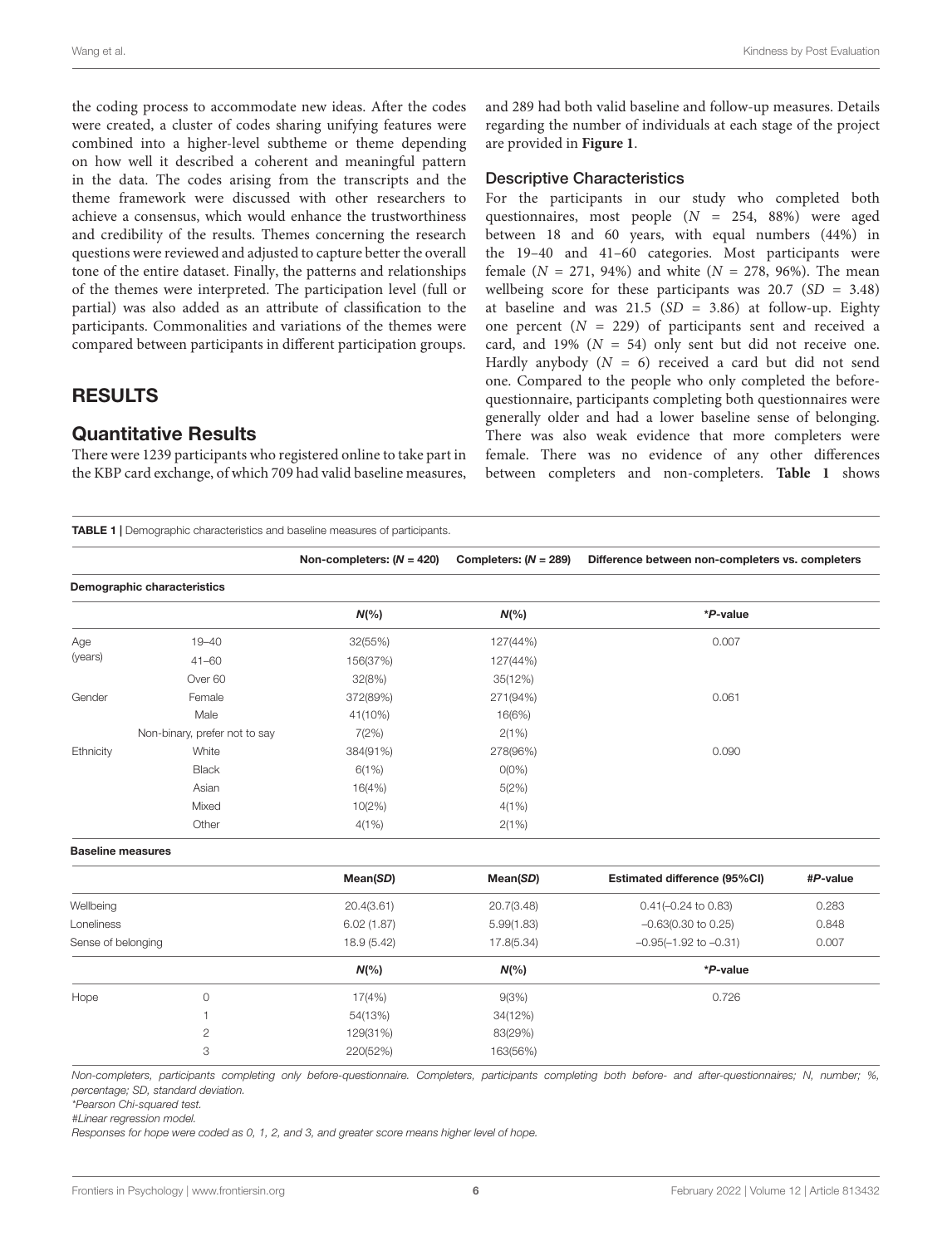participants' descriptive statistics summarized according to completer status.

### Analysis for Research Question 1

A simple linear regression provided strong evidence that participants had greater wellbeing after taking part in the program (estimated change from baseline to follow-up: 0.77; 95% CI: 0.44–1.10;  $p < 0.001$ ; standardized effect size = 0.21). Baseline measures of our secondary outcomes were not collinear with wellbeing or each other (see **[Table 2](#page-6-0)**), so we proceeded to analysis of our secondary outcomes: loneliness, hope and belongingness.

There was strong evidence that loneliness scores decreased from baseline to follow-up (estimated change: –0.28; 95% CI: – 0.43 to  $-0.13$ ;  $p < 0.001$ ; standardized effect size = 0.15), and sense of belonging also improved (estimated change: 1.98; 95% CI: 1.44–2.52;  $p < 0.001$ ; standardized effect size = 0.37). Although the majority of participants ( $n = 203, 70\%$ ) reported no change in hope, and the probability of no change was greater than three times the probability of experiencing a positive change in hope (relative risk ratio for positive change vs. no change: 0.32; 95% CI: 0.24–0.42;  $p < 0.001$ ), there was also strong evidence that an increase in hope was three times more likely than a decrease (relative risk ratio: 3.10; 95% CI: 1.89–5.06; p < 0.001). **[Table 3](#page-7-0)** provides further details.

### Analysis for Research Question 2

There was no evidence that baseline loneliness was associated with wellbeing improvements ( $p = 0.751$ ) or that level of participation in the project was related to wellbeing changes  $(p = 0.587)$ . There was no evidence that change in wellbeing differed across age groups (global  $p = 0.379$ ). Please see **[Table 3](#page-7-0)** for further details.

### Qualitative Results

Four overarching themes were identified with the 289 transcripts: motivators, potential mechanisms, project impacts, evaluations and suggestions for improvements (see **[Table 4](#page-7-1)**). There were no additional codes or themes added after checking the other 99 transcripts.

### Theme 1. Motivators

The first theme captures the reasons why participants decided to take part in the project.

<span id="page-6-0"></span>TABLE 2 | Correlations between baseline wellbeing, loneliness, sense of belonging and hope.

|                                                | Wellbeina     |                                 | Loneliness Sense of belonging | Hope |
|------------------------------------------------|---------------|---------------------------------|-------------------------------|------|
| Wellbeing                                      |               |                                 |                               |      |
| Loneliness                                     | $ r  = 0.566$ |                                 |                               |      |
| Sense of belonging $ r  = 0.662$ $ r  = 0.618$ |               |                                 |                               |      |
| Hope                                           |               | $ r_s  = 0.567$ $ r_s  = 0.469$ | $ r_s  = 0.502$               |      |

 $|r|$ , Pearson correlation coefficient.  $|r_s|$ , Spearman's rank correlation coefficient.  $p < 0.001$  for all correlations.

### **Sub-Theme 1a. Altruism**

Participants perceived that the KBP project could help others, which motivated them to initiate the kindness behaviors and take part. They considered that their kindness of sending a card would benefit others; for example, 'It is a brilliant way to show kindness and help uplift a stranger (ID32).' Some participants also noted that taking part in the project gave them an opportunity to show care toward others, 'I hoped the recipient knew someone was thinking about them (ID41).'

### **Sub-Theme 1b. Anticipate Receiving**

Participants stated that taking part in this exchange program enabled them to look forward to receiving a handmade card from a strange. Responders wrote that 'I looked forward to receiving the card all week and checked the post more often than I normally would (ID206).'

### **Sub-Theme 1c. Difficult Time**

Some participants reflected that they faced mental difficulties, stress or low mood when the project was advertised. Therefore, they hoped to take part in this positive project with an expectation of feeling more encouraged. One responder commented that 'Valentine's Day was a sad day for me this year (ID187).' Participants also felt lonely during Valentine's Day, making them more willing to connect to the world, 'As a single person, I guess I can feel a little left out on Valentine's Day (ID179).'

### Theme 2. Potential Mechanisms

Participants described four potential mechanisms that may influence their experience of the program.

#### **Sub-Theme 2a. Pleasure in Making a Card**

Many participants mentioned that they enjoyed the processes of making a card because they could slow down and spend time being creative and making artistic items. This process promoted self-care. Participants wrote that 'I loved making the card and being creative (ID72); It made me think what would make me happy (ID164).'

#### **Sub-Theme 2b. Pleasure in Sending a Card**

Some people stated that they enjoyed giving something that others might find helpful, 'I sent two cards, and both individually handmade by me, and if it brightened someone's day, then I'm delighted (ID28).'

#### **Sub-Theme 2c. Individual Fulfillment**

Participants obtained personal fulfillment by taking part in such a meaningful and national-wide project. The sending experiences made them feel proud of themselves, 'Sending someone a card of good wishes made me feel useful (ID35).'

#### **Sub-Theme 2d. Appreciate Other's Thoughts and Behaviors**

A substantial number of participants commented that it was really nice to receive a card from a stranger, and they appreciated others making beautiful handmade cards with thoughtful messages; they felt cared for by others, 'Really appreciated the words and effort (ID84).'

### Theme 3. Project Impacts

This theme captures the perceived project impacts.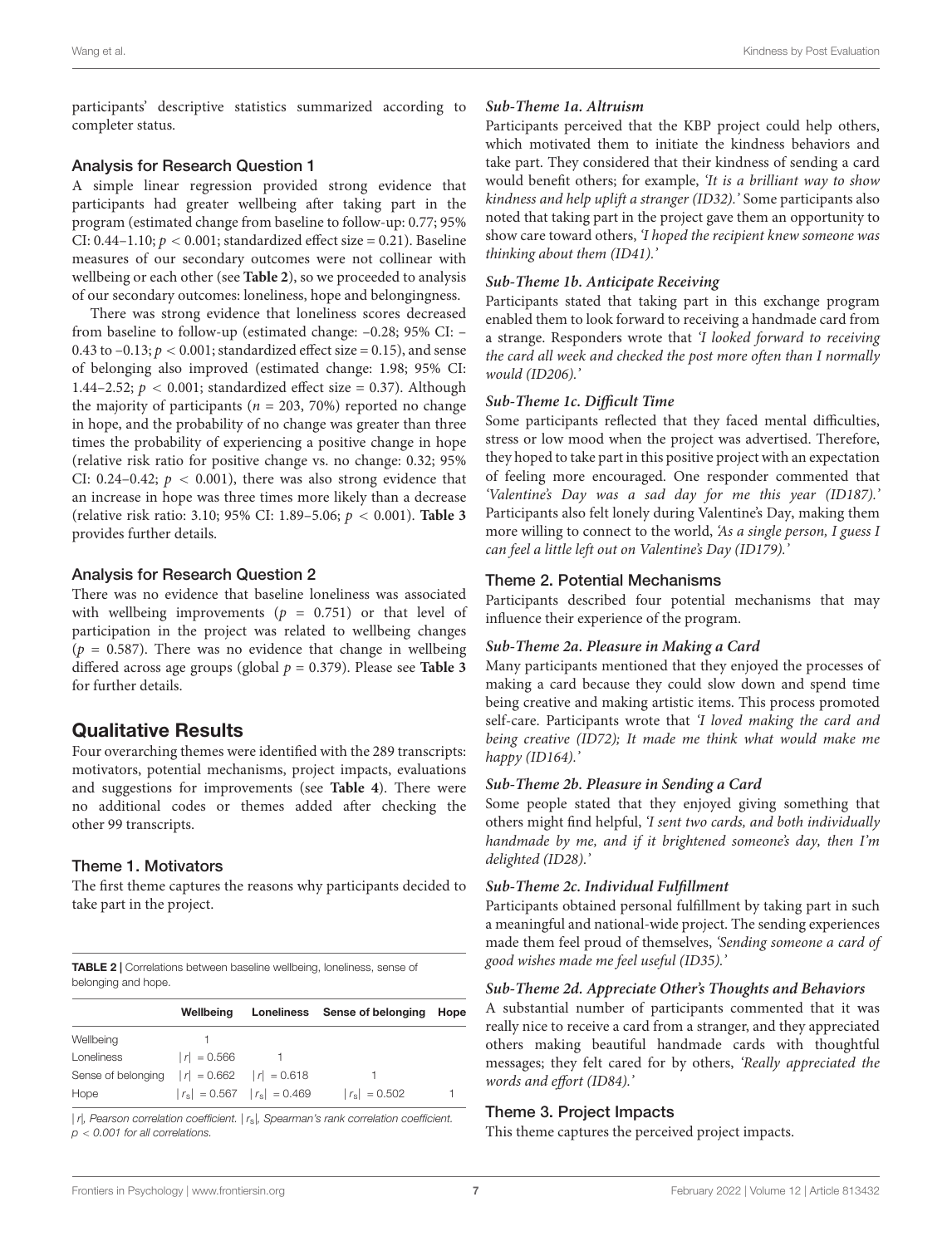<span id="page-7-0"></span>TABLE 3 | Estimated change in wellbeing, loneliness, belonging and hope and associations with change in wellbeing.

#### Change from baseline to follow up

|                    | <b>Baseline</b><br>Mean (SD) | Follow up<br>Mean (SD) | <b>Estimated change</b><br>$(95% \text{ CI})$ | P-value                      | Standardized effect size<br>(95% CI) |
|--------------------|------------------------------|------------------------|-----------------------------------------------|------------------------------|--------------------------------------|
| Wellbeing          | 20.7 (3.48)<br>21.5(3.86)    |                        | $0.77$ (0.44 to 1.10)                         | < 0.001                      | $0.21$ (0.12 to 0.30)                |
| <b>Loneliness</b>  | 5.99(1.83)                   | 5.71(1.81)             | $-0.28$ ( $-0.43$ to $-0.13$ )                | < 0.001                      | $0.15$ (0.07 to 0.23)                |
| Sense of belonging | 17.8 (5.34)                  | 19.8 (5.52)            | 1.98 (1.44 to 2.52)                           | < 0.001                      | 0.37 (0.27 to 0.46)                  |
|                    | Change in hope<br>N(%        |                        | Relative risk ratio<br>$(95% \text{ CI})$     | P-value                      |                                      |
| Hope               |                              |                        |                                               |                              |                                      |
| Positive change    | 65 (22%)                     |                        | $0.32$ (0.24 to 0.42)                         | < 0.001                      | $\overline{\phantom{a}}$             |
| No change *        | 203 (70%)                    |                        | -                                             | $\qquad \qquad \blacksquare$ | -                                    |
| Negative change    | 21(7%)                       |                        | $0.10(0.07)$ to $0.16$                        | < 0.001                      | -                                    |

#### Association with change in wellbeing

|                            | Change in wellbeing<br>Mean (SD) | <b>Estimated difference/association</b><br>$(95% \text{ CI})$ | P-value |  |
|----------------------------|----------------------------------|---------------------------------------------------------------|---------|--|
| Loneliness at baseline     | $\qquad \qquad \blacksquare$     | $-0.03$ $(-0.21$ to $0.15)$                                   | 0.751   |  |
| <b>Participation level</b> |                                  |                                                               |         |  |
| Full ( $N = 229$ ) *       | 0.82(2.70)                       |                                                               |         |  |
| Partial $(N = 60)$         | 0.59(3.30)                       | $-0.22$ ( $-1.03$ to 0.58)                                    | 0.587   |  |
| Age (years)                |                                  |                                                               | 0.379   |  |
| 19–40 (N = 127) $*$        | 0.95(2.91)                       | $\overline{\phantom{a}}$                                      |         |  |
| $41 - 60$ (N = 127)        | 0.75(2.94)                       | $-0.20$ ( $-0.90$ to 0.50)                                    |         |  |
| Over 60 $(N = 35)$         | 0.20(1.99)                       | $-0.75$ ( $-1.81$ to 0.31)                                    |         |  |

SD, standard deviation; CI, confidence interval; N, number. %, percentage.

Standardized scores for baseline and follow up were calculated using the mean and SD of the baseline measure.

\*Reference group.

#### **Sub-Theme 3a. Positive Affective Impacts**

Participants had positive changes in their mood by taking part in the project. They felt joyful, excited, warmed and inspired after the card-exchange, 'It gave me a lovely warm feeling for days afterward (ID144).'

#### **Sub-Theme 3b. Feel the Self Is Special and Valued**

Receiving a card and performing a highly meaningful task that benefited others made people feel valued and special

<span id="page-7-1"></span>TABLE 4 | Themes generated regarding how KBP was experienced by participants and how KBP achieved the benefits.

| <b>Overarching theme</b> | Sub-theme                                      |  |  |
|--------------------------|------------------------------------------------|--|--|
| (1) Motivators           | (1a) Altruism                                  |  |  |
|                          | (1b) Anticipate receiving                      |  |  |
|                          | (1c) Difficult time                            |  |  |
| (2) Potential            | (2a) Pleasure in making a card                 |  |  |
| Mechanisms               | (2b) Pleasure in sending a card                |  |  |
|                          | (2c) Individual fulfillment                    |  |  |
|                          | (2d) Appreciate other's thoughts and behaviors |  |  |
| (3) Project impacts      | (3a) Positive affective impacts                |  |  |
|                          | (3b) Feel the self is special and valued       |  |  |
|                          | (3c) Connection                                |  |  |
|                          | (3d) Negative experiences                      |  |  |
| (4) Evaluations and      | (4a) Positive project evaluations              |  |  |
| suggestions for          | (4b) Unpredictable                             |  |  |
| improvements             | (4c) Suggestions for improvements              |  |  |

to themselves and others, 'Receiving it made me feel very special (ID88).'

#### **Sub-Theme 3c. Connection**

Participants reflected that the exchange program provided an opportunity to connect to others despite being strangers. Hence, they felt less lonely: 'I feel connected to my 'senders,' even though I don't know them (ID200); It made me feel less lonely in the world (ID12).' Participants also found that the project restored their faith in humanity: 'Restored some faith in the kindness of people (ID162).'

#### **Sub-Theme 3d. Negative Experiences**

There were only few negative experiences compared to positive impacts reported in the responses. Some people felt sad when they did not receive a card, 'I found it hard not receiving a card. Felt disappointed and sad (ID136).' Others felt disappointed getting an inappropriate card, "upon opening I got a little disheartened as the person clearly hadn't put as much effort in (ID54)." Additionally, the stress felt when attempting to make a good card was also a negative experience for some, 'I felt quite pressured to create something worthy of sending (ID68).'

### Theme 4. Evaluations and Suggestions for Improvements

This theme describes participants' appraisal of the project and participants' advice for improving it in the future.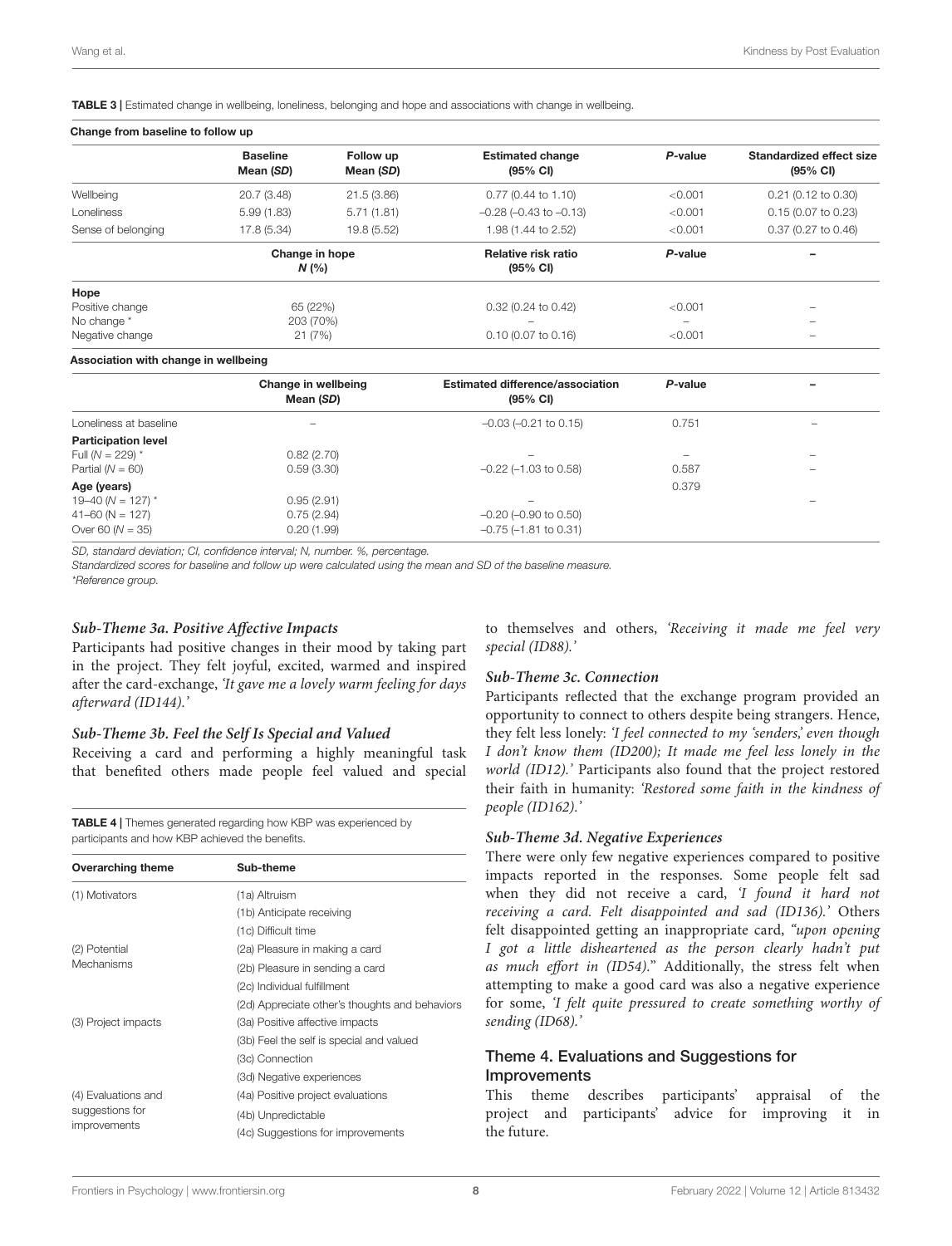#### **Sub-Theme 4a. Positive Project Evaluations**

Participants commented that they loved the idea of the project, which was relatively simple in its procedures but was highly positive and spread kindness, 'I love the idea of random acts of kindness (ID53)'; 'Such a great movement (ID185).'

#### **Sub-Theme 4b. Unpredictable**

Participants noted many uncertainties in the project. For example, they were unsure about the recipient's responses when receiving the card, 'Weird to not know how they were received (ID3).' Moreover, participants understood that there was no guarantee of receiving a card, which may be a risk for those who were vulnerable and did not receive a card, 'It could devastate someone who is very lonely and depressed if they did not get one (ID72).'

#### **Sub-Theme 4c. Suggestions for Improvements**

Participants provided some suggestions for improving the project. For example, they considered that improving the project's publicity and providing participants with confirmation that their card had been received, and that they would receive a backup card if they requested one, could be useful. They suggested that the back-up system would raise a second expectation of receiving a card, but it might even be hurtful if the additional card was not received; thus, this back-up system should be further developed. Further details about the stranger, such as their age or more personalized information, might be helpful when making the cards.

Overall, few substantial differences were observed in participants' program experiences with different participation levels (sent and received/sent but not received/not sent but received). However, among the six participants who did not send but did receive a card, none of them identified the project could be an altruistic action, and this group exclusively reported the code of guilt (see **[Supplementary](#page-10-0) [Material 3](#page-10-0)**). Moreover, compared to the others, participants who sent but did not receive a card responded more about the disappointment of not receiving a card and had less positive affective emotions. People who sent and received a card reported more individual fulfillments compared to the other two groups. Further details about the themes and codes can be found in **[Supplementary Material 3](#page-10-0)**.

# **DISCUSSION**

# Main Findings and Interpretations

The current study evaluated a nationwide participatory public mental health project and has provided preliminary indications that the KBP project may help improve people's wellbeing, loneliness and sense of belonging. The 0.77-point increase on the SWEMWBS measure for the KBP only has a small standardized effect size just above 0.2; however, this meets established thresholds for a meaningful, non-negligible change [\(Shah et al.,](#page-12-11) [2018\)](#page-12-11). The results also suggest that, although this project might not affect any change in hope for most people, taking part in the project is more likely to result in increased hope for the future than a loss of hope. Contrary to the hypotheses, the results provided no evidence that the level of loneliness at baseline affected the impacts of GBV on participants' wellbeing. There was also no evidence of differences in wellbeing outcomes between people who sent and received a card and those who only gave or only received a card.

Although there was, on average, a small change in wellbeing and loneliness found in the quantitative results, the experiences shared in the qualitative results suggested that the experience of taking part in the project could be joyous and warm, which had quite large and sustained affective impacts for some. Qualitative and quantitative results both suggested that sending the kindness cards in this project could improve wellbeing, which further supported the evidence in the previous literature that performing acts of kindness promotes wellbeing and affective emotions [\(Curry et al.,](#page-11-15) [2018,](#page-11-15) p. 4). Furthermore, the qualitative results indicated that the process of making and sending was highly positive for people, with engaging in a creative act and helping others both being important to many participants. These observations may help explain the quantitative finding that improvements in wellbeing were not different for those who only gave a card from those who also received one.

The qualitative results also revealed some potential mechanisms explaining how the KBP project may have helped people improve wellbeing and loneliness. First, the participants perceived the project to be an altruistic action benefiting others, which motivated them to send cards to strangers. Participants could increase personal fulfillment by thinking that they were performing a significantly meaningful task to help others, increasing their self-esteem and happiness. This finding aligns with the previous literature noting that people could derive satisfaction and gain more resources from the kindness behaviors that help others, which makes them happy [\(Curry et al.,](#page-11-15) [2018,](#page-11-15) p. 11).

The findings also illustrated that enjoyment in making cards allowed people respite from the pressures of life and spend time being creative, which promoted self-care and made them feel joyful. This observation agrees with some studies proposing that engaging in creative activities may enhance positive mood and make people flourish [\(Dunn et al.,](#page-11-20) [2008;](#page-11-20) [Forgeard and Eichner,](#page-11-29) [2014\)](#page-11-29). The card-making processes enabled people to search for positive quotes, poems and goodwill messages to write kind words, and it also allowed them to make an artistic card creatively. [Lomas](#page-11-30) [\(2016\)](#page-11-30) suggested that art and literature integrate the essence of humanity, and such artistic expression and appreciation helps people make sense of their lives and enriches their experiences, both of which can substantially improve wellbeing. [Ryan and Deci](#page-12-12) [\(2000\)](#page-12-12) also proposed that engaging in creative activities could satisfy the need for autonomy, which may boost wellbeing. Creatively developing good ideas offers a sense that one could master a piece of work. This self-sufficiency might evoke the positive emotions of pleasure and pride [\(Amabile et al.,](#page-11-31) [2005,](#page-11-31) p. 369), which are the key components in wellbeing enhancement.

Gratitude for others' efforts for the kind messages and handmade cards was also shown to not only make people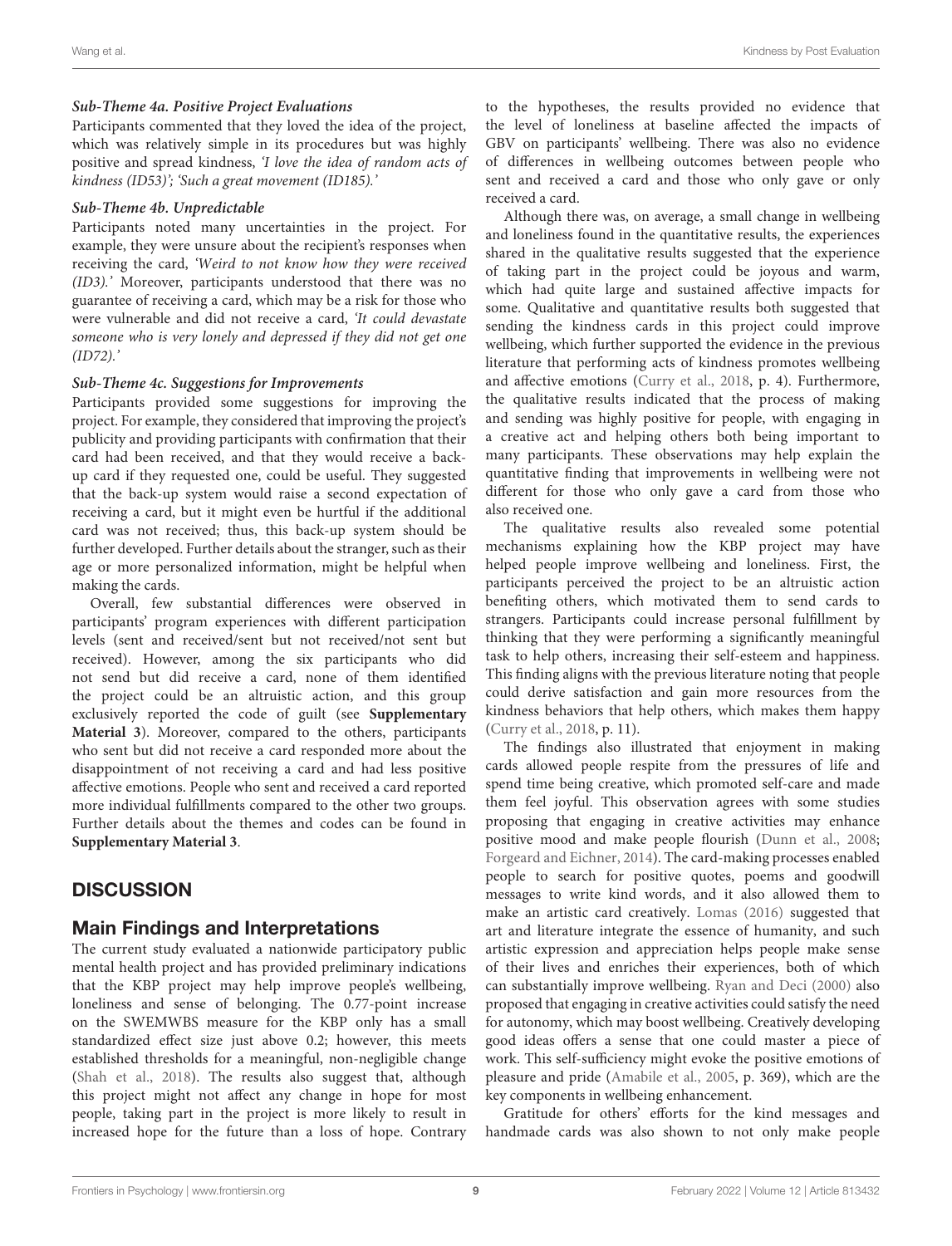feel excited and warmed while receiving, but it also enabled them to feel special and cherished. Consequently, participants could establish a close connection with the sender and the world because they felt cared for and loved by others. The benefits of receiving kindness that have been evidenced were mainly about the positive affective impacts [\(Lyubomirsky and](#page-11-32) [Layous,](#page-11-32) [2013;](#page-11-32) [Pressman et al.,](#page-12-7) [2015;](#page-12-7) [Nadler,](#page-11-33) [2017\)](#page-11-33) or one's self-efficacy, feeling of fulfillment and closeness in intimate relationships [\(Gleason et al.,](#page-11-34) [2003,](#page-11-34) p. 1042). The qualitative results in this study suggested that receiving kindness from the KBP could improve wellbeing, and it could also help with the collective aspects of loneliness that people felt more included in society. However, due to the positive impacts of receiving kindness, the experiences of not receiving a card might be a potential barrier to the project's benefits for some people.

### Strengths and Limitations

This study is novel in utilizing a mixed-methods design to understand how kindness acts in a public mental health project improve wellbeing and reduce loneliness for both the giver and the receiver. It provides insight into the potential mechanisms explaining which components in the kind acts could enhance wellbeing and reduce loneliness. It also has the significant advantage of using nationwide data to explore the effectiveness of a public program involving acts of kindness for promoting general wellbeing and social connection in a large social community.

Despite these strengths, there are still some limitations identified in this study. First, there was no control group in this pre–post study. As a result, it is not possible to draw strong inferences about the effectiveness of the KBP intervention [\(Fitz-Gibbon and Morris,](#page-11-35) [1987\)](#page-11-35), i.e., it is unclear whether the improvements in wellbeing and loneliness were entirely attributed to the impacts of taking part in KBP, or people merely felt better after Valentine's Day – for instance, because Valentine's Day was over, or with the flourish of spring.

Regarding the study measures: to maintain a good response rate, the questionnaire was designed to be sufficiently brief to capture the four individual outcomes [\(Edwards et al.,](#page-11-36) [2002\)](#page-11-36). Thus, there were a limited number of questions extracted from the structured measures for belongingness and hope, which might potentially reduce the measures' reliability [\(Goodman](#page-11-37) [et al.,](#page-11-37) [2015\)](#page-11-37). This brief-measure issue was particularly prominent when analyzing hope. Merely including a single item made it less sensitive for discriminating the change in hope over time, which might explain why most participants reported no change in hope. Moreover, this study only used brief online free-text responses for the qualitative analysis. The content in these materials was not always clear or in-depth; hence, it might be difficult to capture a full understanding of the experiences of the project.

Regarding the participants of KBP, participants in the current datasets were mostly white and female, potentially because the project was called 'Great British Valentines,' which failed to attract some ethnic minority groups from distinct cultures or religions that do not celebrate Valentine's Day. Therefore, the results might not generalize to ethnic minorities or to

men. In addition, the insufficient number of people from non-White British ethnic groups does not allow us to explore whether this cultural homogeneity may enhance the program's effects, if a card is received from someone with some shared cultural experience and perspectives, or conversely whether exchanges with people different from oneself are even more connecting and powerful. Furthermore, we lacked data about other characteristics of interest for participants, for instance their socio-economic or marital/partnership status, with which to describe our sample or explore potential moderators of the program's effects. Regarding the data available to the researchers, participants who continued to complete the questionnaire at follow-up were generally older and had a lower level of belongingness than those who only completed the baseline measures. Therefore, there might be an attrition bias in the study data. Additionally, there were only six people who did not send but received a card. Therefore, this study might miss the experiences shared by this group, and whether the KBP helped them was unclear. Finally, the collection date for the 'After questionnaire' was only 1 week after the intervention. This study does not tell us whether the enhancement in wellbeing and decrease in loneliness due to this project would be maintained over the longer term.

# **Implications**

### Implications for Practice

The current study has shown that the KPB project has the potential to enhance wellbeing and reduce loneliness for the general population. This supports providing more KBP card exchanges in more contexts in the future, particularly during periods when people are vulnerable to mental or physical difficulties due to social isolation or natural disasters [\(Emerson et al.,](#page-11-22) [2020\)](#page-11-22), although sufficiently powered randomized controlled trials are required to provide more robust evidence on efficacy. It could be an inexpensive intervention to improve public wellbeing and reduce loneliness worldwide for people under the social isolation orders due to the COVID-19 pandemic [\(Grover et al.,](#page-11-38) [2020;](#page-11-38) [Clair et al.,](#page-11-39) [2021\)](#page-11-39). The mean baseline wellbeing score for the participants in the current study is below population norms (Women:  $M = 23.7$ ,  $SD = 3.99$ ; Men:  $M = 23.6$ ,  $SD = 3.92$ ) [\(Ng Fat et al.,](#page-11-40) [2017\)](#page-11-40), suggesting that KBP was reaching people in need of help with improving wellbeing, which supports the value of KBP as a beneficial public health project.

However, our study suggests it may be helpful to strengthen some procedures to maximize benefits and mitigate any negative experiences of the KBP project. First, our qualitative findings suggest that not receiving a card may reduce the likelihood of project benefits. Therefore, strengthening the back-up system to provide an additional card may be helpful, to ensure that everyone could receive a card. It may also be helpful to set up a way for participants to confirm online that they have sent a card; otherwise, they could receive a reminder. Additionally, it might be helpful for participants to know whether their card was received by the recipient in a direct or indirect feedback system. People may derive satisfaction from their kindness behaviors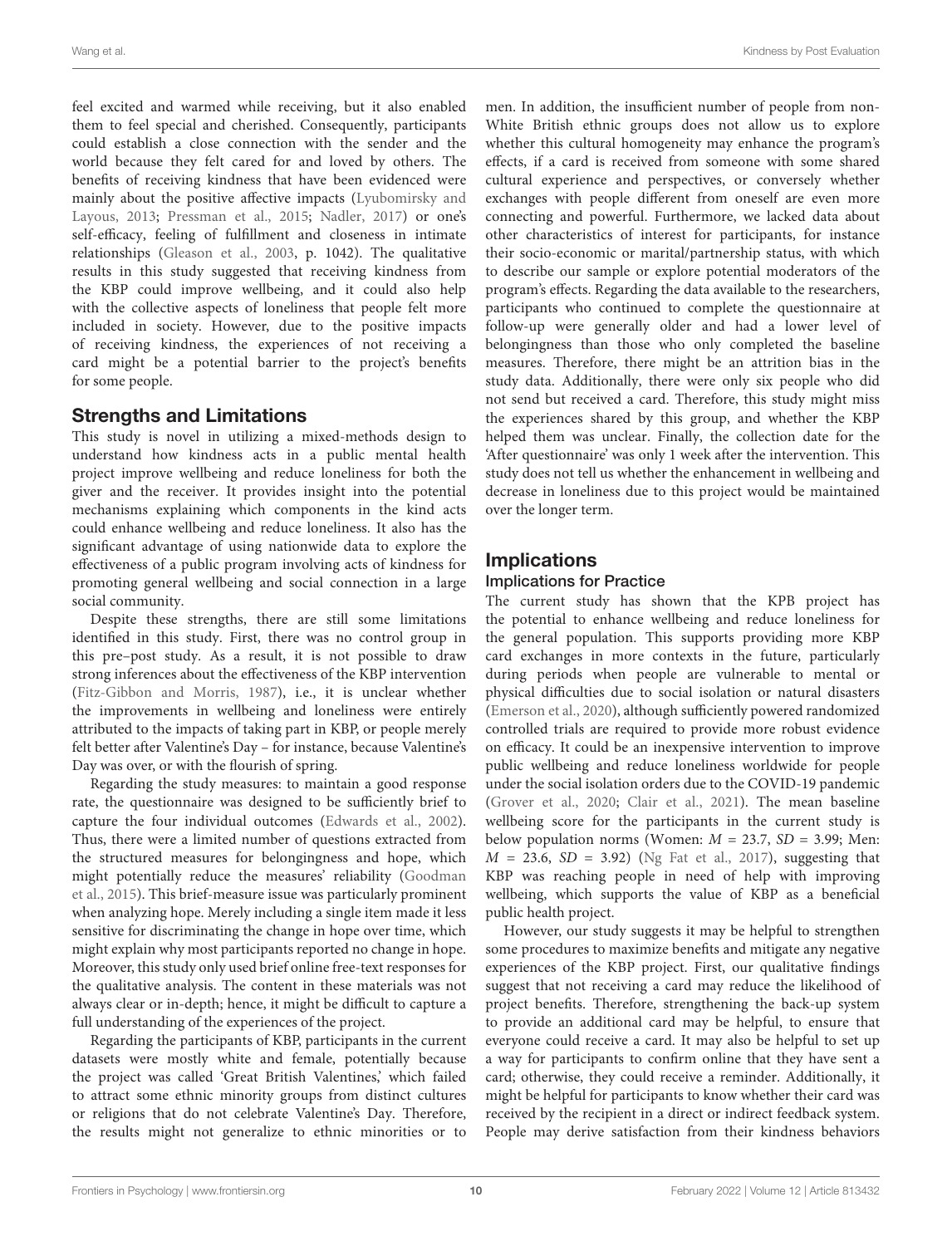that are appreciated by others, potentially enhancing the project's effectiveness [\(Ouweneel et al.,](#page-11-13) [2014;](#page-11-13) [Curry et al.,](#page-11-15) [2018,](#page-11-15) p. 11).

#### Implications for Research

Most importantly, it is desirable to utilize a more robust design in future evaluations, such as randomized control trials that introduce a comparison group to obtain more robust evidence of the project's effectiveness. To explore the generalizability of our results, further research could recruit more participants with various demographic characteristics and cultural backgrounds in other KBP projects (such as currently planned MHC projects aimed at Pentecostal Christian churches over Easter, a new trial of Ramadan KBP or one for elderly people in care homes) to obtain more evidence across a broader population. Comparisons between demographic subgroups could potentially explore the influence of cultural homogeneity on the effectiveness of the KBP. It is also of interest for future evaluations to include a wider range of measures including not only wellbeing, loneliness, hope and sense of belonging, but also fulfillment, self-esteem and the positive affective emotions that were the project's impacts as reported in the current qualitative results. More in-depth qualitative interviews with participants are also necessary to help understand the mechanisms and experiences better.

Another intriguing direction for future research would be to analyze how long the positive outcomes are maintained after the kindness interventions. The creative processes in the kindness acts that promote wellbeing and affective emotions might last no more than 2 days [\(Amabile et al.,](#page-11-31) [2005;](#page-11-31) [Conner et al.,](#page-11-19) [2018\)](#page-11-19). [Ouweneel et al.](#page-11-13) [\(2014\)](#page-11-13) suggested that the effects of kindness acts could lessen over time, whereas [Seligman et al.](#page-12-13) [\(2005\)](#page-12-13) argued that such effects could last for several months. Therefore, future research could potentially involve a longitudinal study tracking the KBP project's impacts. Additionally, the positive outcomes of this project were achieved with participants whose average wellbeing scores were nearly three quarters of a standard deviation below the population norm [\(Ng Fat et al.,](#page-11-40) [2017\)](#page-11-40). Therefore, future studies could investigate whether the KBP might also work well specifically for people with depression. Finally, researchers could also perform a cost-effectiveness study for the KBP project to determine whether the modest gains in wellbeing and loneliness found in this study represent good value for money.

# **CONCLUSION**

This study showed preliminary evidence that the KBP project may enhance wellbeing and reduce loneliness. The sending process seems to play a crucial role in the main positive impacts of the project. Qualitative reports suggests that altruism motivates people to initiate kindness behaviors, through which people may obtain personal fulfillment, and this could potentially enhance wellbeing. Moreover, receiving kindness enhances selfesteem and enables participants to perceive a connection with the sender who provides kindness, even though they are a stranger and there is no ongoing contact. Thus, the social connection might reduce participants' loneliness. Therefore,

this study supports providing future KBP projects, as a new initiative that is not only simple and cheap but may also be powerful for wellbeing promotion and loneliness prevention in the community.

# DATA AVAILABILITY STATEMENT

The data analyzed in this study is subject to the following licenses/restrictions: The datasets analyzed during the current study are not publicly available due the protection of the confidentiality of research participants, but are available from the corresponding author on reasonable request. Requests to access these datasets should be directed to BL-E, [b.lloyd](mailto:b.lloyd-evans@ucl.ac.uk)[evans@ucl.ac.uk.](mailto:b.lloyd-evans@ucl.ac.uk)

# ETHICS STATEMENT

The studies involving human participants were reviewed and approved by University College London Research Ethics Committee. Written informed consent for participation was not required for this study in accordance with the national legislation and the institutional requirements.

# AUTHOR CONTRIBUTIONS

CW performed the data analysis, drafted the ethical application forms and the research report. BL-E and EP helped proceed the ethical approval, revised the qualitative coding framework, and provided feedback to the report to improve the writing-up. RJ helped with the quantitative data analysis. All the authors read and approved the final manuscript.

# FUNDING

EP and BL-E are supported by funding from UK Research and Innovation, through the Loneliness and Social Isolation in Mental Health Research Network (Grant Number: ES/S004440/1).

# ACKNOWLEDGMENTS

We thank Amy Pollard, the Director of the Mental Health Collective and organizer of the 'Kindness by Post' project, for her support for this study, for providing access to the study data and for contributing to development of themes for the qualitative analysis. We also extend thanks to the participants for contributing their data to the current research.

# <span id="page-10-0"></span>SUPPLEMENTARY MATERIAL

The Supplementary Material for this article can be found online at: [https://www.frontiersin.org/articles/10.3389/fpsyg.2021.](https://www.frontiersin.org/articles/10.3389/fpsyg.2021.813432/full#supplementary-material) [813432/full#supplementary-material](https://www.frontiersin.org/articles/10.3389/fpsyg.2021.813432/full#supplementary-material)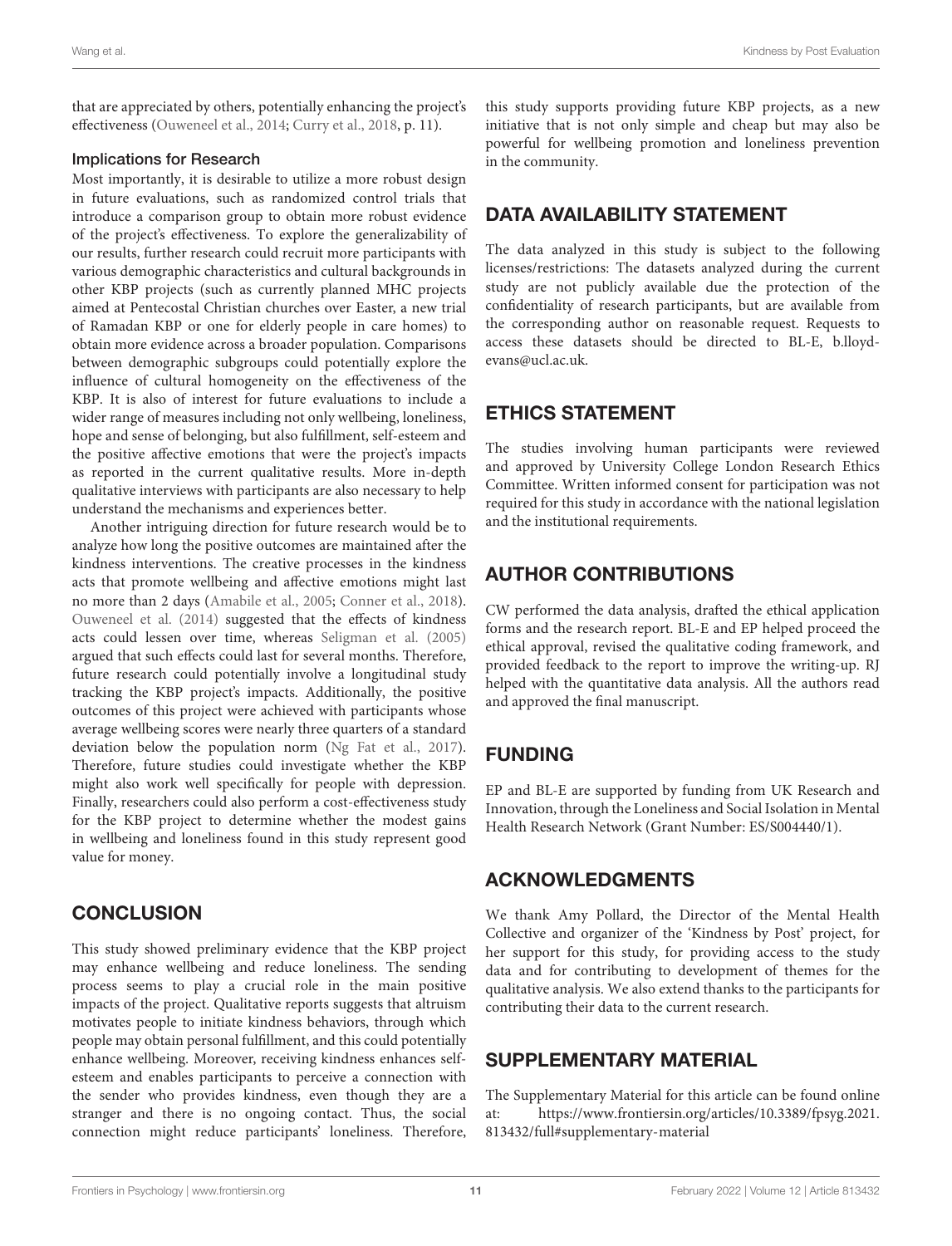# **REFERENCES**

- <span id="page-11-31"></span>Amabile, T. M., Barsade, S. G., Mueller, J. S., and Staw, B. M. (2005). Affect and creativity at work. Adm. Sci. Q. 50, 367–403. [doi: 10.2189/asqu.2005.50.](https://doi.org/10.2189/asqu.2005.50.3.367) [3.367](https://doi.org/10.2189/asqu.2005.50.3.367)
- <span id="page-11-9"></span>Apaolaza, V., Hartmann, P., Medina, E., Barrutia, J. M., and Echebarria, C. (2013). The relationship between socializing on the Spanish online networking site Tuenti and teenagers' subjective wellbeing: the roles of self-esteem and loneliness. Comput. Hum. Behav. 29, 1282–1289. [doi: 10.1016/j.chb.2013.](https://doi.org/10.1016/j.chb.2013.01.002) [01.002](https://doi.org/10.1016/j.chb.2013.01.002)
- <span id="page-11-25"></span>Beck, A. T., Steer, R. A., and Brown, G. K. (1996). Beck Depression Inventory (BDI-II). London, UK: Pearson.
- <span id="page-11-28"></span>Braun, V., and Clarke, V. (2012). "Thematic analysis," in APA Handbook of Research Methods in Psychology, Vol 2: Research Designs:Quantitative, Qualitative, Neuropsychological, and Biological, eds H. Cooper, P. M. Camic, D. L. Long, A. T. Panter, D. Rindskopf, and K. J. Sher (Washington, DC: American Psychological Association), 57–71. [doi: 10.1037/13620-004](https://doi.org/10.1037/13620-004)
- <span id="page-11-4"></span>Cacioppo, J. T., and Hawkley, L. C. (2003). Social isolation and health, with an emphasis on underlying mechanisms. Perspect Biol. Med. 46, S39–S52.
- <span id="page-11-8"></span>Cacioppo, J. T., Ernst, J. M., Burleson, M. H., McClintock, M. K., Malarkey, W. B., Hawkley, L. C., et al. (2000). Lonely traits and concomitant physiological processes: the MacArthur social neuroscience studies. Inter. J. Psychophysiol. 35, 143–154. [doi: 10.1016/S0167-8760\(99\)00049-5](https://doi.org/10.1016/S0167-8760(99)00049-5)
- <span id="page-11-3"></span>Cacioppo, S., Grippo, A. J., London, S., Goossens, L., and Cacioppo, J. T. (2015). Loneliness: clinical import and interventions. Perspect Psychol. Sci. 10, 238–249. [doi: 10.1177/1745691615570616](https://doi.org/10.1177/1745691615570616)
- <span id="page-11-39"></span>Clair, R., Gordon, M., Kroon, M., and Reilly, C. (2021). The effects of social isolation on well-being and life satisfaction during pandemic. Humanit. Soc. Sci. Commun. 1:28. [doi: 10.1057/s41599-021-00710-3](https://doi.org/10.1057/s41599-021-00710-3)
- <span id="page-11-19"></span>Conner, T. S., DeYoung, C. G., and Silvia, P. J. (2018). Everyday creative activity as a path to flourishing. J. Posit. Psychol. 13, 181–189. [doi: 10.1080/17439760.2016.](https://doi.org/10.1080/17439760.2016.1257049) [1257049](https://doi.org/10.1080/17439760.2016.1257049)
- <span id="page-11-15"></span>Curry, O. S., Rowland, L. A., Van Lissa, C. J., Zlotowitz, S., McAlaney, J., and Whitehouse, H. (2018). Happy to help? J. Exp. Soc. Psychol. 76, 320–329. [doi:](https://doi.org/10.1016/j.jesp.2018.02.014) [10.1016/j.jesp.2018.02.014](https://doi.org/10.1016/j.jesp.2018.02.014)
- <span id="page-11-2"></span>de Jong-Gierveld, J. (1998). A review of loneliness:concepts and definitions, determinants and consequences. Rev. Clin. Gerontol. 8, 73–80. [doi: 10.1017/](https://doi.org/10.1017/S0959259898008090) [S0959259898008090](https://doi.org/10.1017/S0959259898008090)
- <span id="page-11-26"></span>Dormann, C. F., Elith, J., Bacher, S., Buchmann, C., Carl, G., Carré, G., et al. (2013). Collinearity: a review of methods to deal with it and a simulation study evaluating their performance. Ecography 36, 27–46. [doi: 10.1111/J.1600-0587.](https://doi.org/10.1111/J.1600-0587.2012.07348.X) [2012.07348.X](https://doi.org/10.1111/J.1600-0587.2012.07348.X)
- <span id="page-11-20"></span>Dunn, E. W., Aknin, L. B., and Norton, M. I. (2008). Spending money on others promotes happiness. Science 319, 1687–1688. [doi: 10.1126/science.1150952](https://doi.org/10.1126/science.1150952)
- <span id="page-11-36"></span>Edwards, P., Roberts, I., Clarke, M., DiGuiseppi, C., Pratap, S., Wentz, R., et al. (2002). Increasing response rates to postal questionnaires: systematic review. BMJ 324:1183. [doi: 10.1136/bmj.324.7347.1183](https://doi.org/10.1136/bmj.324.7347.1183)
- <span id="page-11-22"></span>Emerson, E., Fortune, N., Aitken, Z., Hatton, C., Stancliffe, R., and Llewellyn, G. (2020). The wellbeing of working-age adults with and without disability in the UK:associations with age, gender, ethnicity, partnership status, educational attainment and employment status. Disabil. Health J. 13:100889. [doi: 10.1016/j.](https://doi.org/10.1016/j.dhjo.2020.100889) [dhjo.2020.100889](https://doi.org/10.1016/j.dhjo.2020.100889)
- <span id="page-11-18"></span>Filep, S., Macnaughton, J., Glover, T., Filep, S., Macnaughton, J., and Glover, T. (2017). Tourism and gratitude:valuing acts of kindness. Ann. Tour. Res. 66, 26–36. [doi: 10.1016/J.ANNALS.2017.05.015](https://doi.org/10.1016/J.ANNALS.2017.05.015)
- <span id="page-11-35"></span>Fitz-Gibbon, C. T., and Morris, L. L. (1987). How To Design a Program Evaluation. Program Evaluation Kit. Durham, UK: University of Durham.
- <span id="page-11-29"></span>Forgeard, M. J. C., and Eichner, V. (2014). "Creativity as a Target and Tool for Positive Interventions," in The Wiley Blackwell Handbook of Positive Psychological Interventions, eds A. C. Parks and S. M. Schueller (New Jersey, US: Willey Blackwell), 135–154. [doi: 10.1002/9781118315](https://doi.org/10.1002/9781118315927.CH7) [927.CH7](https://doi.org/10.1002/9781118315927.CH7)
- <span id="page-11-34"></span>Gleason, M. E., Iida, M., Bolger, N., and Shrout, P. E. (2003). Daily supportive equity in close relationships. Personal. Soc. Psychol. Bull. 29, 1036–1045. [doi:](https://doi.org/10.1177/0146167203253473) [10.1177/0146167203253473](https://doi.org/10.1177/0146167203253473)
- <span id="page-11-37"></span>Goodman, A., Wrigley, J., Silversides, K., and Venus-Balgobin, N. (2015). Measuring Your Impact on Loneliness in Later Life. London, UK: Campaign to End Loneliness.
- <span id="page-11-38"></span>Grover, S., Sahoo, S., Mehra, A., Avasthi, A., Tripathi, A., Subramanyan, A., et al. (2020). Psychological impact of COVID-19 lockdown:an online survey from India. Indian J. Psychiatry 62, 354–362. [doi: 10.4103/psychiatry.](https://doi.org/10.4103/psychiatry.IndianJPsychiatry_427_20) [IndianJPsychiatry\\_427\\_20](https://doi.org/10.4103/psychiatry.IndianJPsychiatry_427_20)
- <span id="page-11-6"></span>Hawkley, L. C., and Cacioppo, J. T. (2010). Loneliness matters: a theoretical and empirical review of consequences and mechanisms. Ann. Beh. Med. 40, 218–227. [doi: 10.1007/s12160-010-9210-8](https://doi.org/10.1007/s12160-010-9210-8)
- <span id="page-11-21"></span>Houghton, S., Hattie, J., Carroll, A., Wood, L., and Baffour, B. (2016). It Hurts To Be Lonely! Loneliness and Positive Mental Wellbeing in Australian Rural and Urban Adolescents. J. Psychol. Couns. Sch. 26, 52–67. [doi: 10.1017/JGC.2016.1](https://doi.org/10.1017/JGC.2016.1)
- <span id="page-11-16"></span>Kaffke, L. (2018). Can "Acts of Kindness "enhance mental well-being and flourishing in individuals from the general Dutch population?. Ph.D thesis, Netherlands: University of Twente.
- <span id="page-11-12"></span>Layous, K., Lee, H., Choi, I., and Lyubomirsky, S. (2013). Culture matters when designing a successful happiness-increasing activity:acomparison of the United States and South Korea. J. Cross Cult. Psychol. 44, 1294–1303. [doi:](https://doi.org/10.1177/0022022113487591) [10.1177/0022022113487591](https://doi.org/10.1177/0022022113487591)
- <span id="page-11-14"></span>Layous, K., Nelson, S. K., Kurtz, J. L., and Lyubomirsky, S. (2017). What triggers prosocial effort? A positive feedback loop between positive activities, kindness, and well-being. J. Posit. Psychol. 12, 385–398. [doi: 10.1080/17439760.2016.](https://doi.org/10.1080/17439760.2016.1198924) [1198924](https://doi.org/10.1080/17439760.2016.1198924)
- <span id="page-11-7"></span>Lee, S. L., Pearce, E., Ajnakina, O., Johnson, S., Lewis, G., Mann, F., et al. (2021). The association between loneliness and depressive symptoms among adults aged 50 years and older: a 12-year population-based cohort study. Lancet Psychiatry 8, 48–57. [doi: 10.1016/S2215-0366\(20\)30383-7](https://doi.org/10.1016/S2215-0366(20)30383-7)
- <span id="page-11-30"></span>Lomas, T. (2016). Positive art:artistic expression and appreciation as an exemplary vehicle for flourishing. Rev. Gen. Psychol. 20, 171–182. [doi: 10.1037/gpr0000073](https://doi.org/10.1037/gpr0000073)
- <span id="page-11-32"></span>Lyubomirsky, S., and Layous, K. (2013). How do simple positive activities increase well-being? Curr. Dir. Psychol. Sci. 22, 57–62. [doi: 10.1177/0963721412469809](https://doi.org/10.1177/0963721412469809)
- <span id="page-11-0"></span>Lyubomirsky, S., King, L., and Diener, E. (2005a). The benefits of frequent positive affect: does happiness lead to success? Psychol. Bull. 131, 803–855. [doi: 10.1037/](https://doi.org/10.1037/0033-2909.131.6.803) [0033-2909.131.6.803](https://doi.org/10.1037/0033-2909.131.6.803)
- <span id="page-11-17"></span>Lyubomirsky, S., Sheldon, K. M., and Schkade, D. (2005b). Pursuing happiness: The architecture of sustainable change. Rev. Gen. Psychol. 9, 111–131. [doi:](https://doi.org/10.1037/1089-2680.9.2.111) [10.1037/1089-2680.9.2.111](https://doi.org/10.1037/1089-2680.9.2.111)
- <span id="page-11-24"></span>Malone, G. P., Pillow, D. R., and Osman, A. (2012). The general belongingness scale (GBS): assessing achieved belongingness. Person. Individ. Differ. 52, 311–316. [doi: 10.1016/j.paid.2011.10.027](https://doi.org/10.1016/j.paid.2011.10.027)
- <span id="page-11-10"></span>Masi, C. M., Chen, H. Y., Hawkley, L. C., and Cacioppo, J. T. (2011). A metaanalysis of interventions to reduce loneliness. Personal. Soc. Psychol. Rev. 15, 219–266. [doi: 10.1177/1088868310377394](https://doi.org/10.1177/1088868310377394)
- <span id="page-11-5"></span>Murberg, T. A. (2004). Long-term effect of social relationships on mortality in patients with congestive heart failure. Int. J. Psychiatry Med. 34, 207–217. [doi:](https://doi.org/10.2190/gkj2-p8bd-v59x-mjnq) [10.2190/gkj2-p8bd-v59x-mjnq](https://doi.org/10.2190/gkj2-p8bd-v59x-mjnq)
- <span id="page-11-33"></span>Nadler, A. (2017). The human essence in helping relations:belongingness, independence, and status. Oxford Handb. Hum. Essence 1, 123–134.
- <span id="page-11-40"></span>Ng Fat, L., Scholes, S., Boniface, S., Mindell, J., and Stewart-Brown, S. (2017). Evaluating and establishing national norms for mental wellbeing using the short Warwick-Edinburgh Mental Well-being Scale (SWEMWBS): findings from the Health Survey for England. Q. Life Res. 26, 1129–1144. [doi: 10.1007/s11136-](https://doi.org/10.1007/s11136-016-1454-8) [016-1454-8](https://doi.org/10.1007/s11136-016-1454-8)
- <span id="page-11-27"></span>O'Brien, B. C., Harris, I. B., Beckman, T. J., Reed, D. A., and Cook, D. A. (2014). Standards for reporting qualitative research: a synthesis of recommendations. Acad. Med. 89, 1245–1251. [doi: 10.1097/acm.0000000000000388](https://doi.org/10.1097/acm.0000000000000388)
- <span id="page-11-11"></span>Otake, K., Shimai, S., Tanaka-Matsumi, J., Otsui, K., and Fredrickson, B. L. (2006). HAPPY PEOPLE BECOME HAPPIER THROUGH KINDNESS: A COUNTING KINDNESSES INTERVENTION. J. Happiness Stud. 7, 361–375. [doi: 10.1007/s10902-005-3650-z](https://doi.org/10.1007/s10902-005-3650-z)
- <span id="page-11-23"></span>Otnes, C., Ruth, J. A., and Milbourne, C. C. (1994). The Pleasure and Pain of Being Close: Men's Mixed Feelings About Participation in Valentine's Day Gift Exchange. North American: Advances in Consumer Research .
- <span id="page-11-13"></span>Ouweneel, E., Le Blanc, P. M., and Schaufeli, W. B. (2014). On being grateful and kind: results of two randomized controlled trials on study-related emotions and academic engagement. J. Psychol. 148, 37–60. [doi: 10.1080/00223980.2012.](https://doi.org/10.1080/00223980.2012.742854) [742854](https://doi.org/10.1080/00223980.2012.742854)
- <span id="page-11-1"></span>Perlman, D., and Peplau, L. A. (1981). "Personal Relationships: 3. Relationships in Disorder," in The Toward a Social Psychology of Loneliness, eds R. Gilmour and S. Duck (London: Academic Press), 31–56.